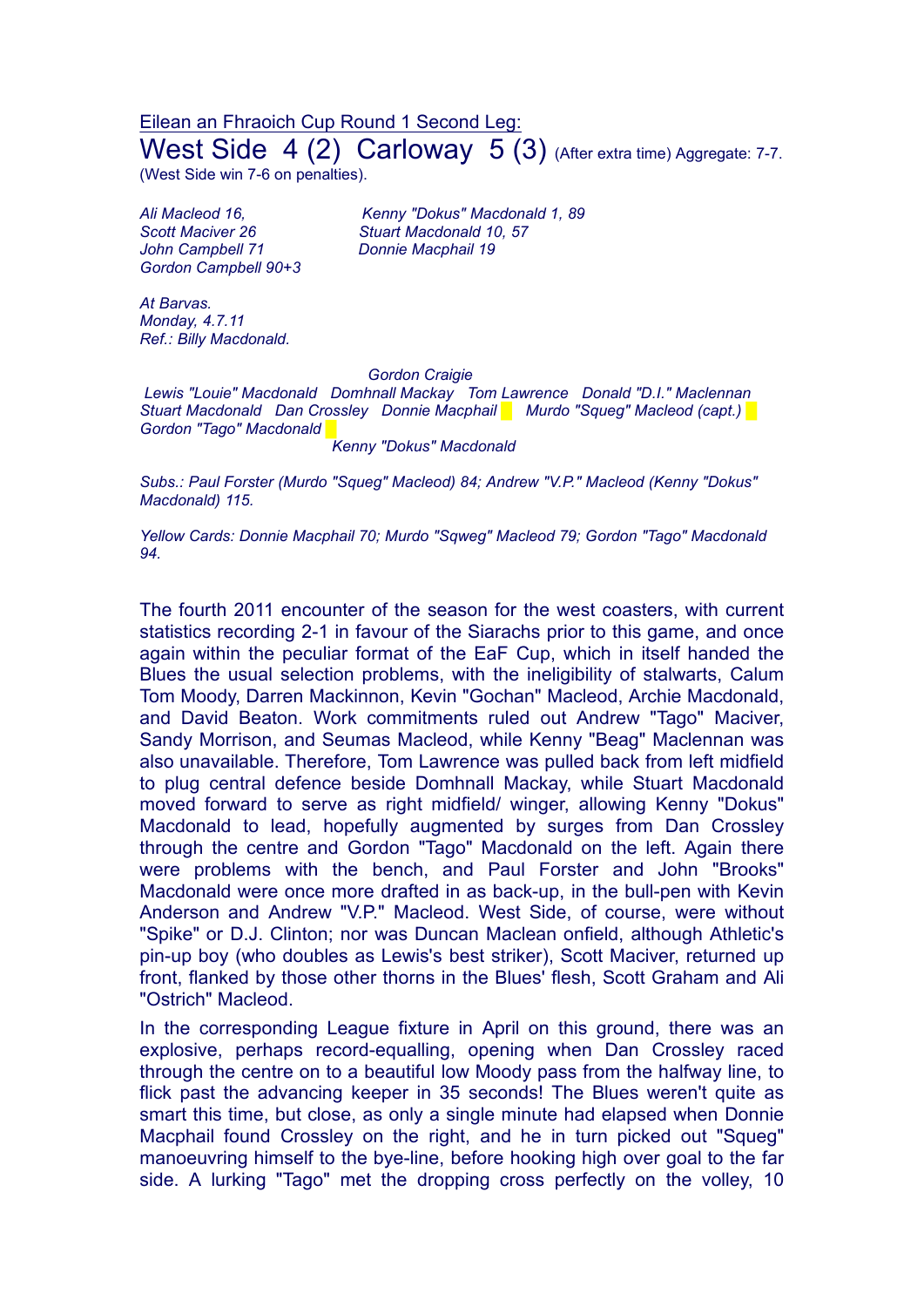metres out on the left, but Gillies somehow pulled off a miraculous block to divert the thunderbolt on to the underside of the bar, off which it thwacked against the inside of the far post, back off the other post, then out perfectly to a waiting "Dokus" directly in front of goal to thump past the shell-shocked keeper.

Immediately Craigie was called on to block, low to his left, from 16 metres on the right but the early strike had given Carloway a momentum to push forward and West's midfield initially struggled to contain a confident "Squeg" and Macphail, while the pace of Crossley and "Dokus" repeatedly pressured Wallace, Donnie Smith, and Maciver. Another break on the right on 10 minutes led to a trademark "Louie" Macdonald throw-in, 6 metres from the bye-line, which was met by an unmarked Stuart Macdonald standing on the 6-metre line on the nearside of goal and he nodded the ball low past an exposed Gillies.

At this point, it seemed plain sailing for na Gormaich to qualification. However, moments later, West Side did get forward down the left but Graham nodded the inviting cross wide from 16 metres, before Crossley fed "Dokus" through the centre to fire just past from 20 metres. Nevertheless, an overconfident Blues were to allow their high back-line to be caught out by a long ball right to a surging Ali "Ostrich" racing behind Maclennan and well wide of Lawrence; he raced into the right of the box and carefully bent a low shot round the despairing hands of Craigie and just inside the far post. Within minutes, the Blues replied, as the ball came to "Tago" on the edge of a packed box; he edged left, almost at walking pace towards the bye-line, then slipped the ball to his right to Macphail who in turn beat a man to his right, then curled a beautiful lob-shot from 16 metres round and over Gillies, high inside the far post.

Scott Maciver then broke clear and fed Graham but Craigie got down expertly to save his rasping shot from 20 metres. Six minutes later, yet another long ball found the irrepressible Ali "Ostrich" once again jetting behind and wide of the defence and his cross from the bye-line found Scott Maciver arriving in support to blast the ball home first-time from 10 metres. A cricket score now seemed possible, as Carloway responded aggressively, with Iain Gillies called on to make two brilliant stops immediately, first after excellent control by "Dokus", then a turn and shot from 22 metres, and next when Macphail fed Squeg to fire in from the edge of the box. Dan Macphail responded with a shot just over from 22 metres off a Morrison diagonal from the right, before Stuart Macdonald was marginally unlucky to have a goal disallowed for offside. A whirlwind first half concluded with Scott Maciver narrowly failing to equalise when a shot from 20 metres crept inches past Craigie's right-hand post.

An aggressive West Side raced from the blocks as the second half opened: on 49 minutes Ali Macleod fired across goal past Craigie's right-hand post from the right edge of the box, before a typical Scott Maciver breaking run on the left and shot was blocked by Craigie, whipped back in, cleared off the line, and away. However, a classic sucker punch arrived on 57 minutes which seemed to kill the tie stone dead once more. In a tangled, combative midfield, on the centre line, Dan Crossley managed to win the ball, twisted and turned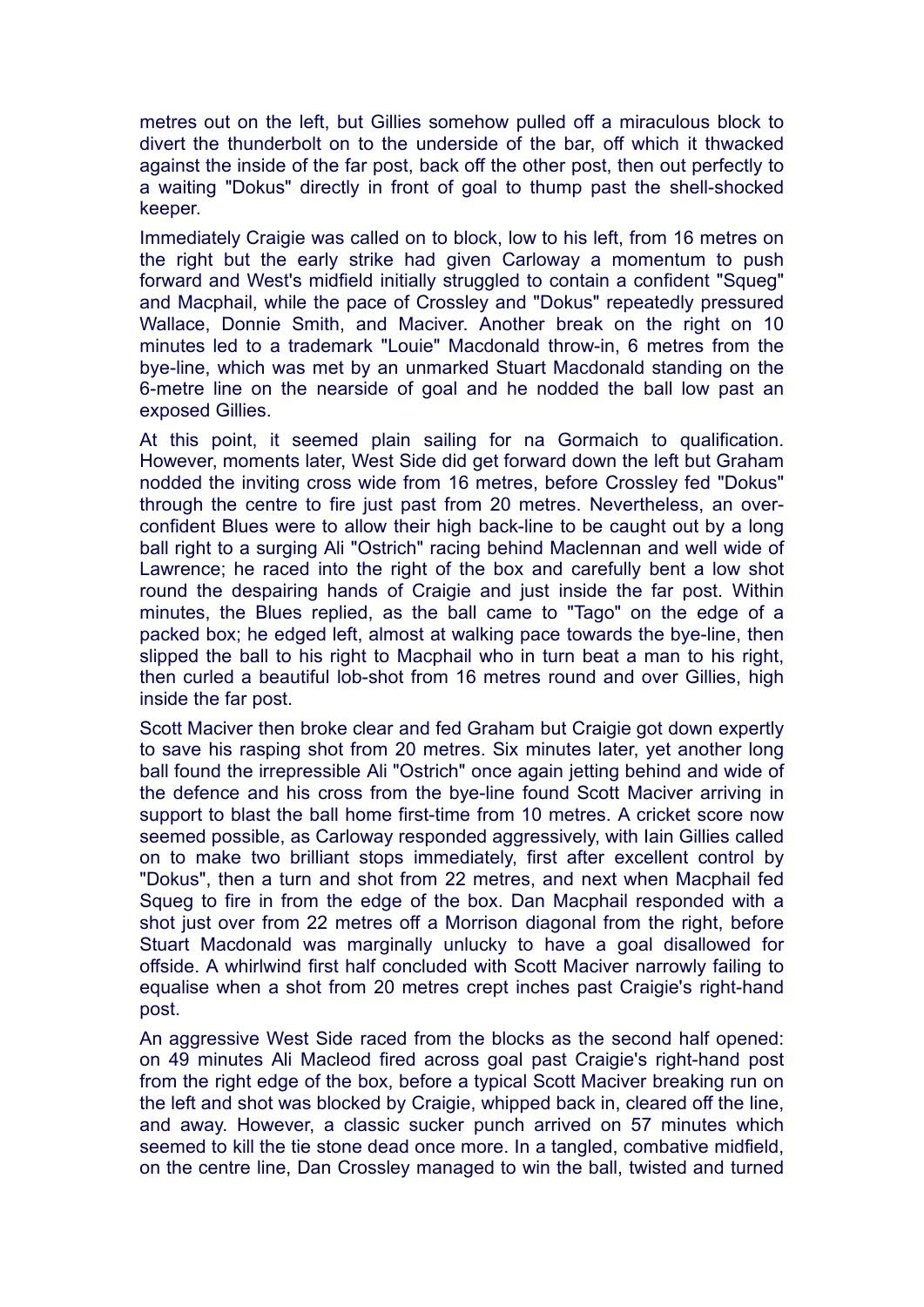through crunching tackles towards his own goal, before turning to send an exquisite high diagonal over a stranded defence to Stuart Macdonald ghosting free on the right to lob the advancing keeper from 22 metres.

On 62 minutes, as the Siarachs charged, Carloway received a spectacular gift to finish proceedings, when a high ball sent both "Tago" and "Dokus" free behind the line, but Gillies was off his line in a flash to block brilliantly as "Tago" attempted to lift the ball over him on the edge of the box. This proved costly: ten minutes later a disputed Wallace free-kick was lifted high from the centre line, broke left to the bye-line, from which it was whipped in low to John Campbell, all on his ownsome directly in front of goal, 8 metres out, to fire home.

Campbell, Stewart, and Dan Macphail now had the initiative against a tiring Blues' midfield, and Macphail was desperately unlucky when his header from 16 metres made Craigie's crossbar twang like a bow-string, off a cross from the right. But, then, as so often occurs when a team has dropped out of a game, na Gormaich seemed once more to have saved themselves. As West Side scented victory and surged in numbers, the Blues broke on the left and a high Crossley cross soared high over a crowded 6-metre box. Dokus retreated out to the right to retrieve, 16 metres out, turned, and sent the neatest of lob-shots looping over Gillies and just inside the far top corner of the net.

The pace now became frenetic, but just as Billy Macdonald checked his watch to blow for time, a West break on the right came back to Gordon Campbell, 20 metres out on the right. He toe-ended the ball low into the box, where it survived lunges by Wallace, Campbell, and several defenders; enough to confuse the keeper who seemed to have it, but it ended up in the net.

Carloway had more of the ball in the opening half of extra-time, without creating any danger as cramp took its toll of their lone striker, "Dokus", then dropped out of sight in the second period as West Side gained the chances to avoid penalties. On 108 minutes Martin Stewart almost broke Craigie's righthand post, low from the edge of the box on the left, before an unmarked Johnnie Wallace managed to miss completely a Gordon Campbell free-kick from the centre line, on the 6-metre line on the right of goal. On 117 minutes later Craigie grasped a Graham attempt from 20 metres, before Carloway almost stole the game at the death when a Donnie Macphail corner on the left was met by Dan Crossley at the near post; his header flew back across goal high but was headed off the line under the bar by the far post.

Well, "*the Lord gave, and the Lord hath taken away,*" although the God of Job didn't do it four times, and anyway, Carloway gave it away. You could argue that the Blues won this game four times, then lost it four times. Certainly the goals were lost cheaply and there were one or two unfortunate decisions but any successful team prevails over such reverses, and West Side could make the same complaints. There has been an uncomfortable leitmotif running through the last three campaigns, since Carloway's emergence as genuine contenders for honours, where their quality play has frequently established an ascendancy in games, but they then have been unable to kill off an opponent, and have allowed victories to slip away.